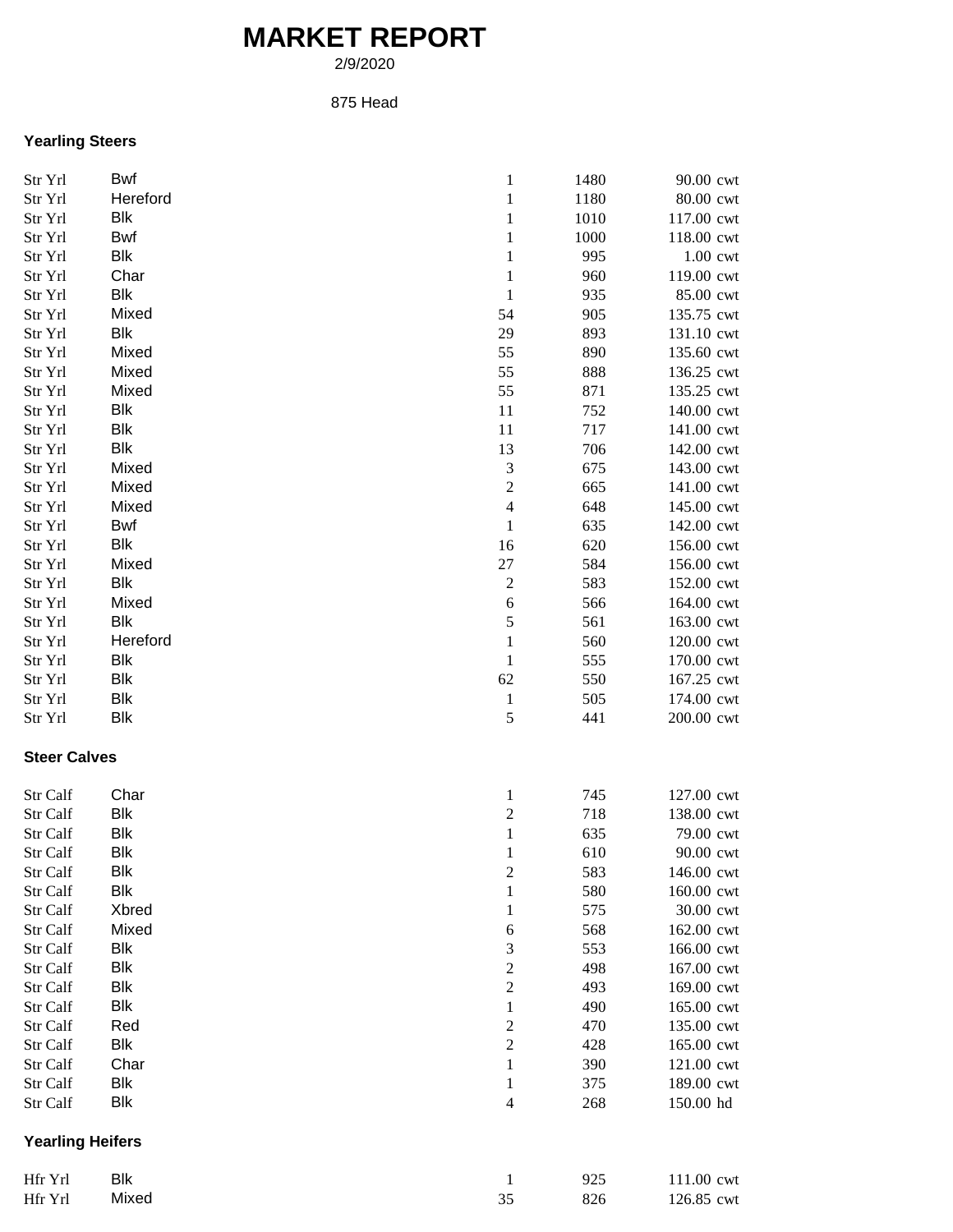| Hfr Yrl                              | Char              | $\,1$                   | 825        | 115.00 cwt               |
|--------------------------------------|-------------------|-------------------------|------------|--------------------------|
| Hfr Yrl                              | <b>Blk</b>        | 35                      | 808        | 126.25 cwt               |
| Hfr Yrl                              | Mixed             | 6                       | 773        | 122.00 cwt               |
| Hfr Yrl                              | <b>Blk</b>        | $\overline{c}$          | 738        | 124.00 cwt               |
| Hfr Yrl                              | Red               | $\mathbf 1$             | 710        | 85.00 cwt                |
| Hfr Yrl                              | <b>Blk</b>        | $\mathbf{1}$            | 695        | 85.00 cwt                |
| Hfr Yrl                              | <b>Blk</b>        | $\mathbf 1$             | 675        | 117.00 cwt               |
| Hfr Yrl                              | Mixed             | 12                      | 670        | 132.00 cwt               |
| Hfr Yrl                              | <b>Blk</b>        | $\mathbf{1}$            | 655        | 50.00 cwt                |
| Hfr Yrl                              | Bwf               | 5                       | 653        | 127.50 cwt               |
| Hfr Yrl                              | Mixed             | 25                      | 641        | 131.50 cwt               |
| Hfr Yrl                              | Hereford          | $\mathbf{1}$            | 640        | 100.00 cwt               |
| Hfr Yrl                              | <b>Blk</b>        | 10                      | 632        | 128.50 cwt               |
| Hfr Yrl                              | Hereford          | $\overline{\mathbf{c}}$ | 623        | 121.00 cwt               |
| Hfr Yrl                              | Mixed             | 4                       | 598        | 134.00 cwt               |
| Hfr Yrl                              | Mixed             | $\overline{7}$          | 594        | 132.00 cwt               |
| Hfr Yrl                              | Bwf               | $\mathbf{1}$            | 590        | 134.00 cwt               |
| Hfr Yrl                              | <b>Blk</b>        | 5                       | 563        | 139.50 cwt               |
|                                      | <b>Blk</b>        |                         |            |                          |
| Hfr Yrl                              | <b>Blk</b>        | 18                      | 559        | 141.00 cwt               |
| Hfr Yrl                              |                   | 33                      | 552        | 141.50 cwt               |
| Hfr Yrl                              | Hereford          | 3                       | 550        | 133.00 cwt               |
| Hfr Yrl                              | Bwf               | $\mathbf{1}$            | 490        | 143.00 cwt               |
| Hfr Yrl                              | <b>Blk</b>        | 9                       | 469        | 147.00 cwt               |
| Hfr Yrl                              | <b>Blk</b>        | 3                       | 463        | 148.00 cwt               |
| Hfr Yrl                              | Hereford          | 3                       | 423        | 140.00 cwt               |
| Hfr Yrl                              | Hereford          | $\mathbf{1}$            | 415        | 139.00 cwt               |
| <b>Heifer Calves</b>                 |                   |                         |            |                          |
| Hfr Calf                             | Rwf               | $\mathbf{1}$            | 795        | 81.00 cwt                |
| Hfr Calf                             | Blk               | 4                       | 690        | 127.50 cwt               |
|                                      |                   |                         |            |                          |
|                                      |                   |                         |            |                          |
| Hfr Calf                             | Char              | $\overline{c}$          | 650        | 124.00 cwt               |
| Hfr Calf                             | <b>Blk</b>        | 3                       | 625        | 129.00 cwt               |
| Hfr Calf                             | Blk               | 4                       | 624        | 121.00 cwt               |
| Hfr Calf                             | Blk               | $\overline{c}$          | 608        | 133.00 cwt               |
| Hfr Calf                             | Char              | $\,1$                   | 580        | 126.00 cwt               |
| Hfr Calf                             | Char              | $\mathbf{1}$            | 575        | 105.00 cwt               |
| Hfr Calf                             | Char              | $\overline{\mathbf{c}}$ | 565        | 138.00 cwt               |
| Hfr Calf                             | <b>Blk</b>        | 5                       | 489        | 145.00 cwt               |
| Hfr Calf                             | Blk               | $\overline{\mathbf{c}}$ | 480        | 145.00 cwt               |
| Hfr Calf                             | <b>Blk</b>        | $\mathbf{1}$            | 475        | 149.00 cwt               |
| Hfr Calf                             | Bwf               | $\mathbf{1}$            | 460        | 103.00 cwt               |
| Hfr Calf                             | <b>Blk</b>        | 21                      | 449        | 157.00 cwt               |
| Hfr Calf                             | <b>Blk</b>        | 4                       | 449        | 150.00 cwt               |
| Hfr Calf                             | <b>Blk</b>        | $\overline{\mathbf{c}}$ | 430        | 153.00 cwt               |
| <b>Hfr Calf</b>                      | Blk               | 3                       | 422        | 143.00 cwt               |
| Hfr Calf                             | Char              | $\mathbf{1}$            | 405        | 147.00 cwt               |
| Hfr Calf                             | <b>Blk</b>        | $\mathbf{1}$            | 350        | 154.00 cwt               |
| Hfr Calf                             | <b>Blk</b>        | $\overline{c}$          | 238        | 350.00 hd                |
| <b>Bull Calves</b>                   |                   |                         |            |                          |
|                                      |                   |                         |            |                          |
| <b>Bull Calf</b>                     | <b>Blk</b>        | $\overline{\mathbf{c}}$ | 815        | 117.00 cwt               |
| <b>Bull Calf</b>                     | Mixed             | 3                       | 728        | 114.00 cwt               |
| <b>Bull Calf</b>                     | Mixed             | $\overline{\mathbf{c}}$ | 720        | 70.00 cwt                |
| <b>Bull Calf</b>                     | <b>Blk</b>        | $\overline{c}$          | 708        | 119.00 cwt               |
| <b>Bull Calf</b><br><b>Bull Calf</b> | <b>Blk</b><br>Blk | $\sqrt{6}$<br>4         | 601<br>596 | 136.00 cwt<br>143.00 cwt |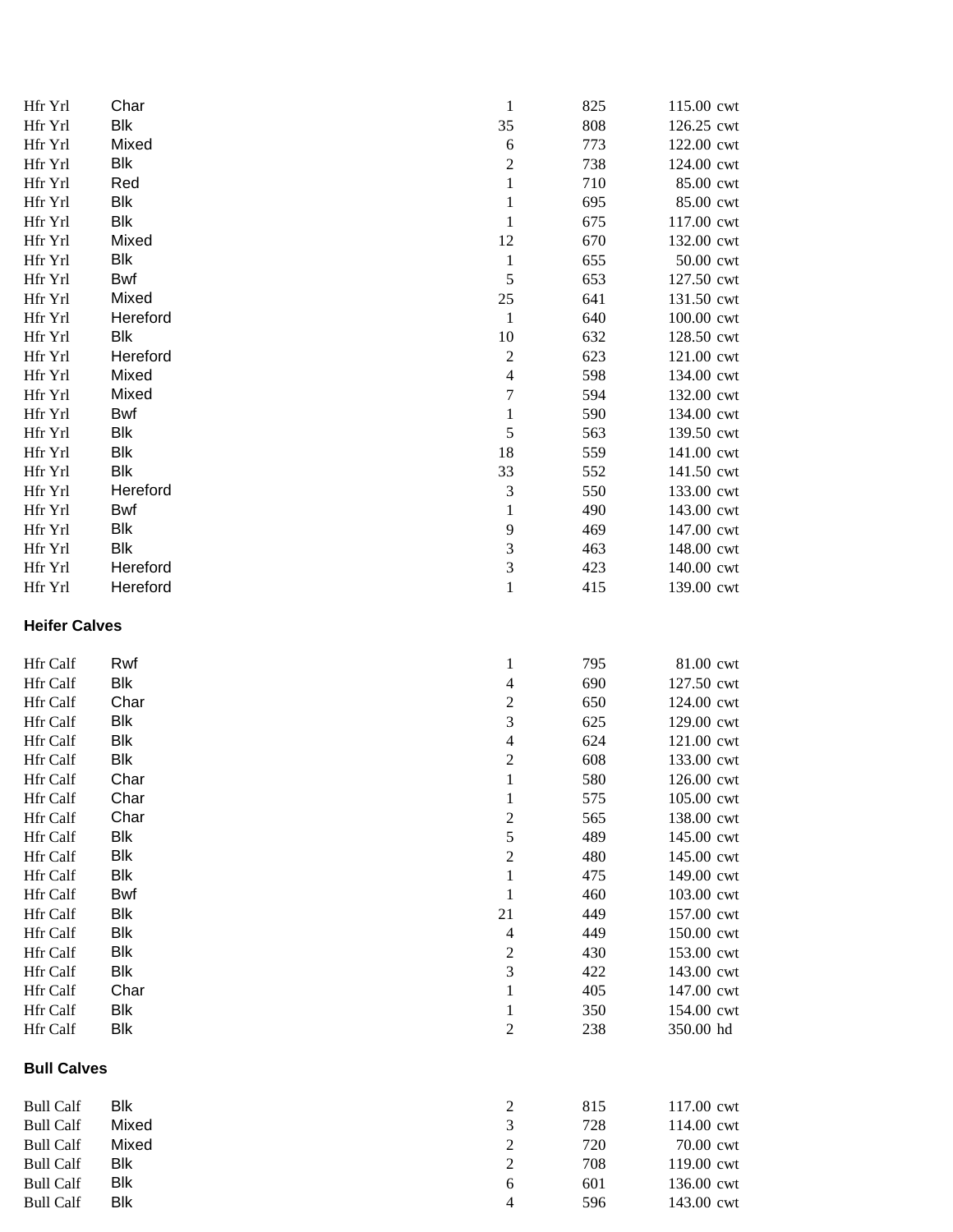| <b>Bull Calf</b>    | <b>Blk</b> | 1                       | 525  | 146.00 cwt |
|---------------------|------------|-------------------------|------|------------|
| <b>Bull Calf</b>    | Hereford   | 6                       | 505  | 159.00 cwt |
| <b>Bull Calf</b>    | <b>Blk</b> | $\overline{4}$          | 485  | 155.00 cwt |
| <b>Bull Calf</b>    | <b>Bwf</b> | $\mathbf{1}$            | 455  | 160.00 cwt |
| <b>Bull Calf</b>    | Mixed      | 5                       | 441  | 167.00 cwt |
| <b>Bull Calf</b>    | Blk        | $\overline{\mathbf{c}}$ | 378  | 192.00 cwt |
| <b>Bull Calf</b>    | <b>Blk</b> | $\sqrt{2}$              | 325  | 181.00 cwt |
| <b>Bull Calf</b>    | <b>Blk</b> | $\sqrt{2}$              | 125  | 300.00 hd  |
| <b>Bull Calf</b>    | <b>Blk</b> | $\,1\,$                 | 60   | 90.00 hd   |
|                     |            |                         |      |            |
|                     |            |                         |      |            |
| <b>Bred Heifers</b> |            |                         |      |            |
| <b>Bred Hfr</b>     | <b>Blk</b> | $\mathbf{1}$            | 900  | 800.00 hd  |
| <b>Bred Hfr</b>     | <b>Blk</b> | $\mathbf{1}$            | 830  | 825.00 hd  |
| <b>Bred Hfr</b>     | Hereford   | $\sqrt{6}$              | 813  | 835.00 hd  |
| <b>Bred Hfr</b>     | <b>Blk</b> |                         | 745  | 650.00 hd  |
|                     | <b>Blk</b> | $\mathbf{1}$            |      |            |
| <b>Bred Hfr</b>     |            | $\mathbf{1}$            | 720  | 750.00 hd  |
| <b>Pairs</b>        |            |                         |      |            |
| Pair                | Mixed      | $\boldsymbol{2}$        | 1058 | 850.00 pr  |
| <b>Cows</b>         |            |                         |      |            |
|                     |            |                         |      |            |
| Cow                 | <b>Blk</b> | $\mathbf{1}$            | 1730 | 68.00 cwt  |
| Cow                 | Char       | $\,1\,$                 | 1555 | 1050.00 hd |
| Cow                 | <b>Blk</b> | $\mathbf{1}$            | 1410 | 65.00 cwt  |
| Cow                 | <b>Blk</b> | $\,1$                   | 1385 | 66.00 cwt  |
| Cow                 | <b>Blk</b> | $\,1$                   | 1380 | 66.00 cwt  |
| Cow                 | Hereford   | $\overline{c}$          | 1315 | 67.00 cwt  |
| Cow                 | Blk        | $\mathbf{1}$            | 1310 | 68.00 cwt  |
| Cow                 | <b>Blk</b> | $\mathbf{1}$            | 1225 | 68.00 cwt  |
| Cow                 | <b>Blk</b> | 3                       | 1197 | 1350.00 hd |
| Cow                 | <b>Blk</b> | $\,8\,$                 | 1180 | 1250.00 hd |
| Cow                 | <b>Blk</b> | $\overline{c}$          | 1178 | 725.00 hd  |
| Cow                 | <b>Blk</b> | $\,1$                   | 1175 | 60.00 cwt  |
| Cow                 | Hereford   | $\mathfrak{Z}$          | 1147 | 720.00 hd  |
|                     | Mixed      | $\overline{4}$          | 1111 | 700.00 hd  |
| Cow                 |            |                         |      |            |
| Cow                 | <b>Blk</b> | $\mathbf{1}$            | 1090 | 750.00 hd  |
| Cow                 | <b>Blk</b> | $\mathbf{1}$            | 1090 | 63.50 cwt  |
| Cow                 | <b>Blk</b> | $\mathbf{1}$            | 1065 | 60.00 cwt  |
| Cow                 | <b>Blk</b> | $\mathfrak 3$           | 1043 | 1275.00 hd |
| Cow                 | <b>Blk</b> | $\,1$                   | 1020 | 53.00 cwt  |
| Cow                 | Mixed      | $\sqrt{6}$              | 1001 | 56.00 cwt  |
| Cow                 | <b>Blk</b> | 1                       | 805  | 750.00 hd  |
| Cow                 | Hereford   | $\mathbf{1}$            | 715  | 46.00 cwt  |
| Cow                 | <b>Blk</b> | $\mathbf{1}$            | 680  | 79.00 cwt  |
| <b>Bulls</b>        |            |                         |      |            |
|                     |            |                         |      |            |
| <b>Bull</b>         | <b>Blk</b> | $\mathbf{1}$            | 2105 | 91.00 cwt  |
| Bull                | <b>Blk</b> | $\mathbf{1}$            | 2015 | 91.00 cwt  |
| Bull                | <b>Blk</b> | $\mathbf{1}$            | 1735 | 82.00 cwt  |
| Bull                | Red        | $\mathbf{1}$            | 1720 | 85.76 hd   |
| Bull                | <b>Blk</b> | $\mathbf{1}$            | 1700 | 74.00 cwt  |
| Bull                | Hereford   | 1                       | 1510 | 61.00 cwt  |
| Bull                | Hereford   | $\overline{2}$          | 1120 | 75.00 cwt  |
|                     |            |                         |      |            |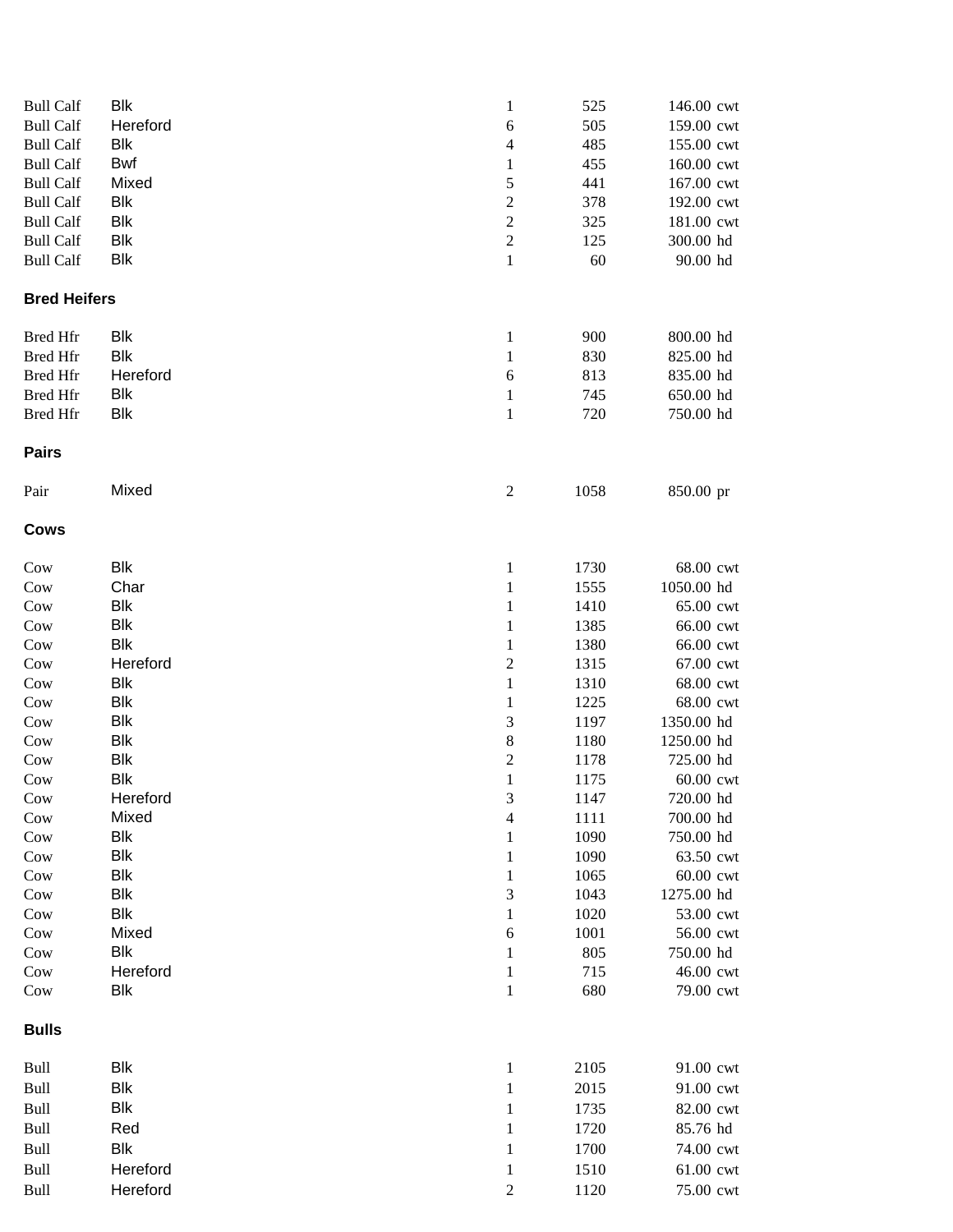| <b>Bull</b> | Blk        |                | 1110 | 87.00 cwt |
|-------------|------------|----------------|------|-----------|
| <b>Bull</b> | Hereford   |                | 1075 | 79.00 cwt |
| Bull        | <b>Bwf</b> |                | 990  | 81.00 cwt |
| <b>Bull</b> | Blk        |                | 985  | 80.00 cwt |
| <b>Bull</b> | Hereford   |                | 950  | 75.00 cwt |
| <b>Bull</b> | Hereford   | 2              | 938  | 70.00 cwt |
| <b>Bull</b> | Char       |                | 880  | 90.00 cwt |
| <b>Bull</b> | Hereford   | 5              | 862  | 86.00 cwt |
| <b>Bull</b> | Hereford   | $\overline{c}$ | 775  | 95.00 cwt |